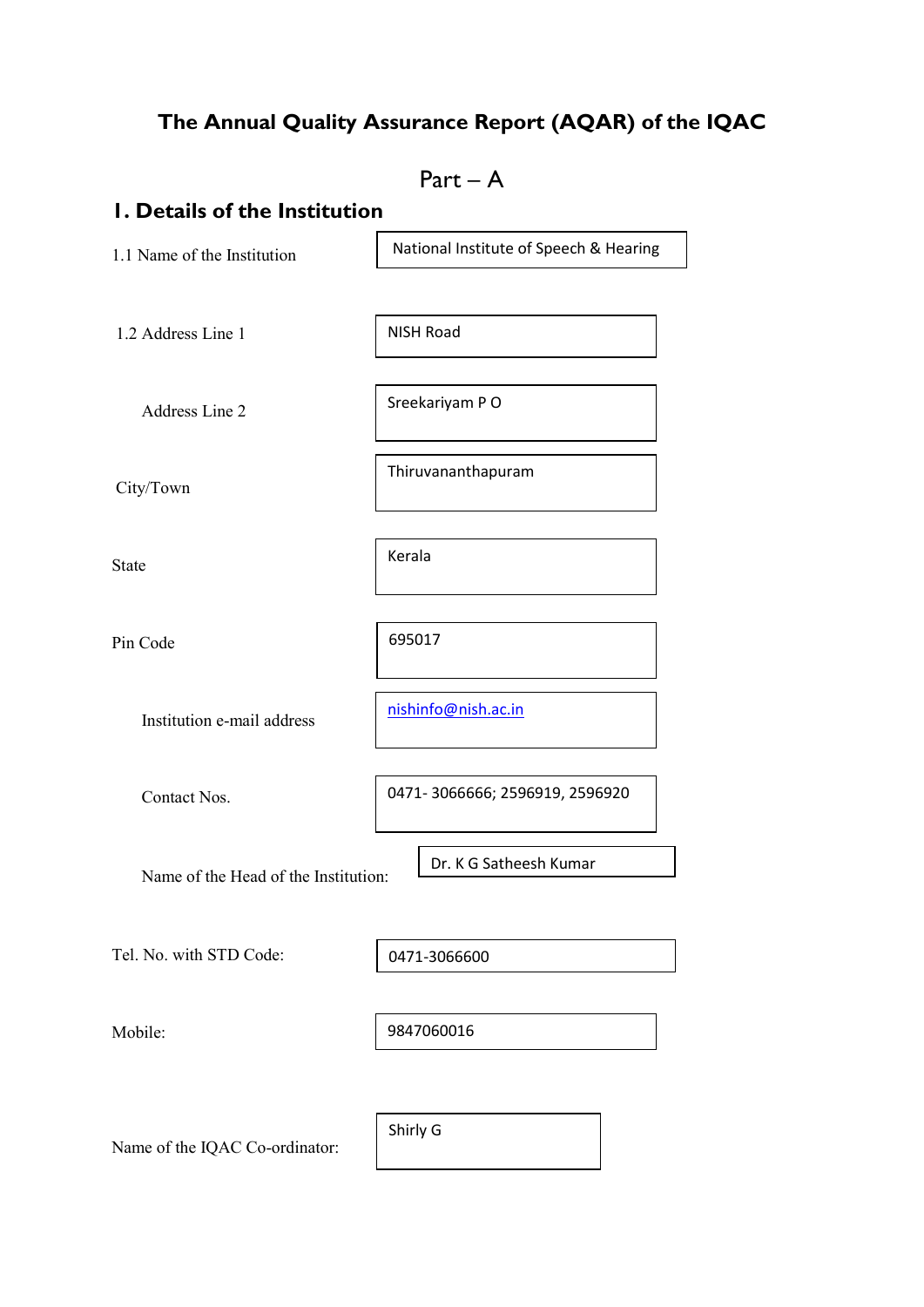9447257374

Mobile:

IQAC e-mail address:

nishiqac@nish.ac.in

1.3 NAAC Track ID(For ex. MHCOGN 18879)

KLCOGN22578

1.4 NAAC Executive Committee No. & Date: (For Example EC/32/A&A/143 dated 3-5-2004. This EC no. is available in the right corner- bottom of your institution's Accreditation Certificate)

1.5 Website address:

www.nish.ac.in.

Web-link of the AQAR:

http://nish.ac.in/docs/naac/AQAR2017-18.pdf

EC(SC)16/A&A/12.1 dated 11.07.2016

For ex. http://www.ladykeanecollege.edu.in/AQAR2012-13.doc

1.6 Accreditation Details

| Sl. No. | Cycle       | Grade | <b>CGPA</b> | Year of<br>Accreditation | Validity<br>Period |
|---------|-------------|-------|-------------|--------------------------|--------------------|
|         | $1st$ Cycle | А     | 3.15        | 2016                     | 5 years            |
|         | $2nd$ Cycle |       |             |                          |                    |
|         | $3rd$ Cycle |       |             |                          |                    |
|         | $4th$ Cycle |       |             |                          |                    |

1.7 Date of Establishment of IQAC: DD/MM/YYYY

28/05/2015

1.8 AQAR for the year (for example 2010-11)

2017-18

1.9 Details of the previous year's AQAR submitted to NAACafterthe latest Assessment and Accreditation by NAAC ((for example AQAR 2010-11submitted to NAAC on 12-10-2011)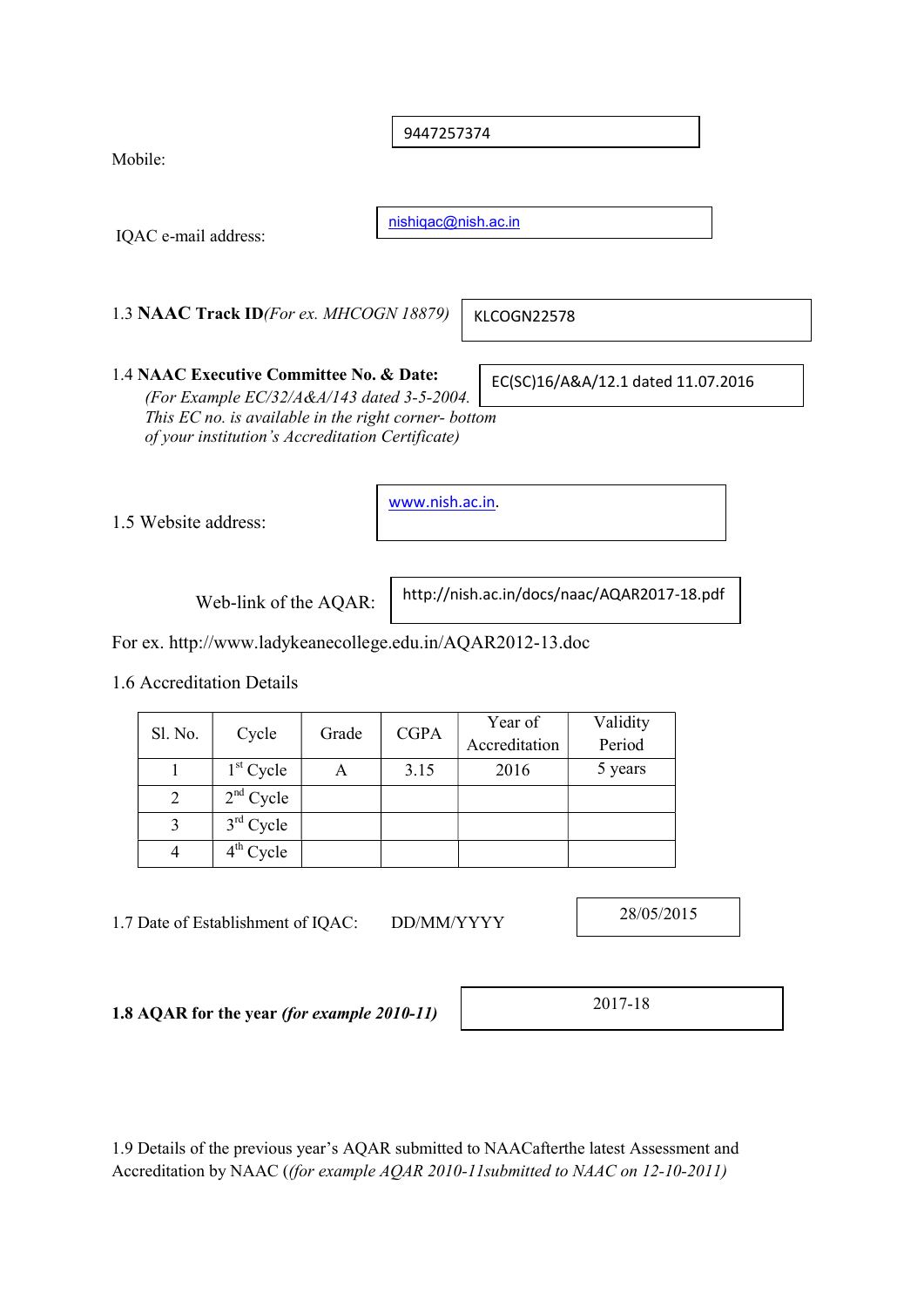| i. AQAR 2016-17 submitted to NAAC on $17/07/2017$<br>ii. AQAR<br>iii. AQAR<br>iv. AQAR                                       | (DD/MM/YYYY)<br>(DD/MM/YYYY)<br>(DD/MM/YYYY) |  |  |
|------------------------------------------------------------------------------------------------------------------------------|----------------------------------------------|--|--|
| 1.10 Institutional Status                                                                                                    |                                              |  |  |
| University                                                                                                                   | Central<br>Private<br>emed<br><b>State</b>   |  |  |
| <b>Affiliated College</b>                                                                                                    | Yes<br>No<br>V                               |  |  |
| <b>Constituent College</b>                                                                                                   | Yes<br>No<br>V                               |  |  |
| Autonomous college of UGC                                                                                                    | Yes<br>No                                    |  |  |
| Regulatory Agency approved Institution                                                                                       | Yes<br>No                                    |  |  |
| (eg. AICTE, BCI, MCI, PCI, NCI, RCI                                                                                          | $\mathbf{v}$                                 |  |  |
|                                                                                                                              |                                              |  |  |
| Co-education<br>Type of Institution                                                                                          | Women<br>Men<br>$\sqrt{ }$                   |  |  |
| Urban                                                                                                                        | Tribal<br>Rural<br>$\sqrt{ }$                |  |  |
| Grant-in-aid<br><b>Financial Status</b>                                                                                      | 2(f)<br>UG<br>2B<br>$\sqrt{ }$               |  |  |
| Grant-in-aid + Self Financing<br>Totally Self-financing                                                                      |                                              |  |  |
| 1.11 Type of Faculty/Programme                                                                                               |                                              |  |  |
| PEI (PhysEdu)<br>Arts<br>Science<br>Commerce<br>Law<br>ν<br>$\sqrt{ }$<br>$\sqrt{ }$                                         |                                              |  |  |
| Engineering<br>Health Science<br>TEI (Edu)<br>Management<br>V                                                                |                                              |  |  |
| Others (Specify)                                                                                                             |                                              |  |  |
| University of Kerala &<br>1.12 Name of the Affiliating University (for the Colleges)<br>Kerala University of Health Sciences |                                              |  |  |

 $\begin{array}{c} \hline \end{array}$ 

1.13 Special status conferred by Central/ State Government-- UGC/CSIR/DST/DBT/ICMR etc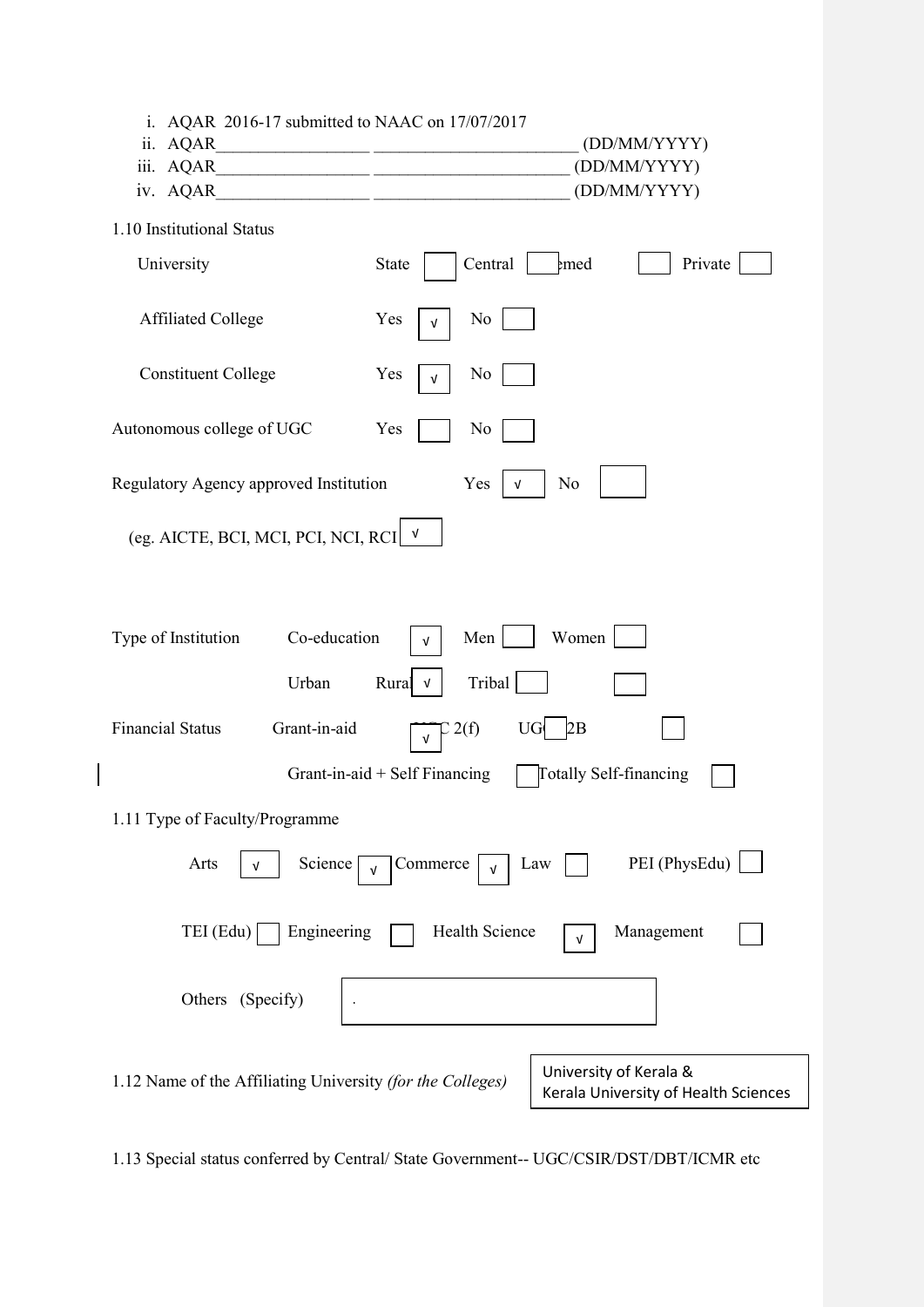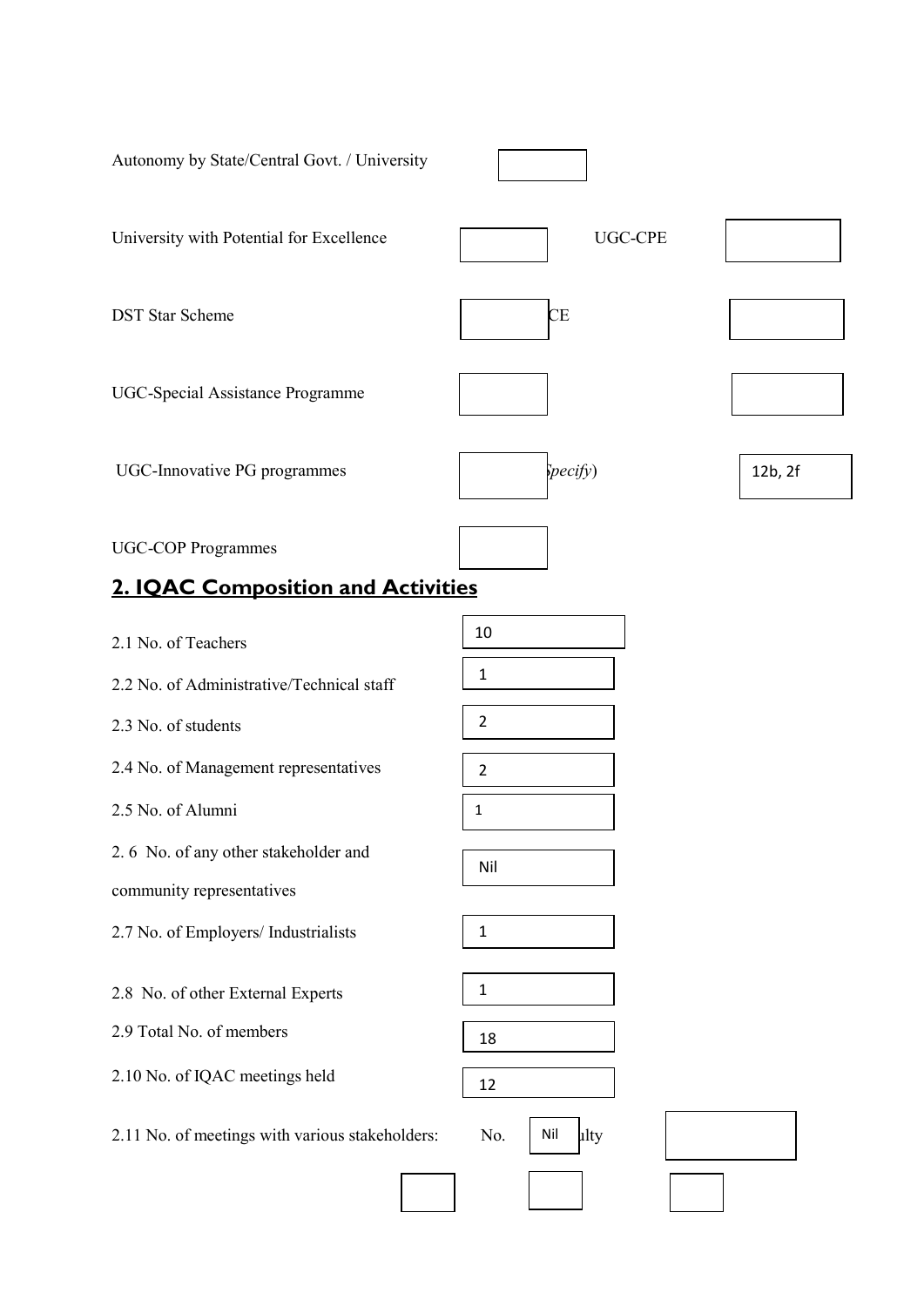| Non-Teaching Staff Students                                                            | Alumni                                                               | Others       |                          |
|----------------------------------------------------------------------------------------|----------------------------------------------------------------------|--------------|--------------------------|
| 2.12 Has IQAC received any funding from UGC during the year 2017-18Yes                 |                                                                      |              | No<br>v                  |
| If yes, mention the amount                                                             | <b>NA</b>                                                            |              |                          |
| 2.13 Seminars and Conferences (only quality related)                                   |                                                                      |              |                          |
| (i) No. of Seminars/Conferences/Workshops/Symposia organized by the IQAC               |                                                                      |              |                          |
| Total Nos.<br>International<br>Nil                                                     | National                                                             | <b>State</b> | <b>Institution Level</b> |
| (ii) Themes<br><b>NA</b><br>2.14 Significant Activities and contributions made by IQAC |                                                                      |              |                          |
| 1.                                                                                     | Steps to appoint a consultant journal editor on part time basis      |              |                          |
| 2.                                                                                     | Introduced purchase and maintenance monitoring mechanism.            |              |                          |
| 3.                                                                                     | Devised a mechanism to support innovations.                          |              |                          |
| 4.                                                                                     | Review of various committees in the Institute to check effectiveness |              |                          |
| 5.                                                                                     | Computer Lab & Library after college hours.                          |              |                          |

## 2.15 Plan of Action by IQAC/Outcome

 The plan of action chalked out by the IQAC in the beginning of the year towards quality Enhancement and the outcome achieved by the end of the year \*

| SI<br>No. | Plan of action                                                            | Achievement          |
|-----------|---------------------------------------------------------------------------|----------------------|
| 1         | To customize and install digital repository software (DSpace)             | Accomplished         |
|           | To procure at least 100 books of general interest for the HI<br>community | <b>Under Process</b> |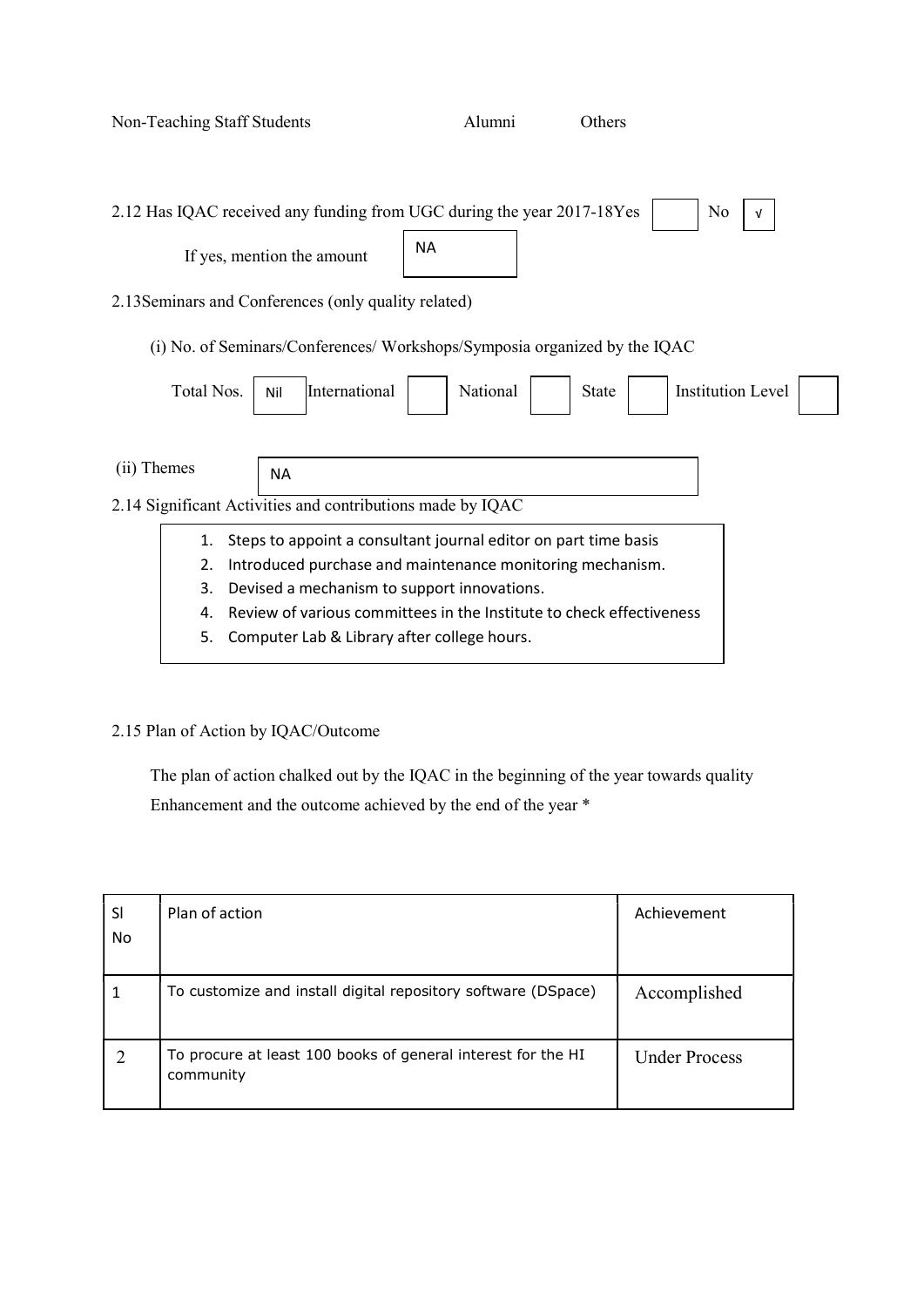| 3              | To develop a Neurodevelopmental Habilitation Centre (NHC)<br>as a part of the project titled "Comprehensive Care for<br>Neurodevelopmental disorders " initiated by NISH in<br>collaboration with SCTIMST | Processing           |
|----------------|-----------------------------------------------------------------------------------------------------------------------------------------------------------------------------------------------------------|----------------------|
| $\overline{4}$ | To conceptualize and pilot a higher education program for<br>persons with ASDs                                                                                                                            | <b>Under Process</b> |
| 5              | To develop culture sensitive interactive resource material<br>customized for children with ASD                                                                                                            | <b>Under Process</b> |
| 6              | To start a skill development course for adults with Autism                                                                                                                                                | <b>Under Process</b> |
| $\tau$         | To conduct Hindi NIDAS for parents in Hindi belt                                                                                                                                                          | Not accomplished     |
| 8              | To organise Commerce fest and exhibition on day to day<br>objects made from scrap as student initiatives.                                                                                                 | Not accomplished     |
| 9              | To develop a Math ISL dictionary                                                                                                                                                                          | <b>Under Process</b> |
| 10             | To convert present curriculum of DHI to CBCS                                                                                                                                                              | Processing           |
| 11             | To develop Outcome based curriculum development and CBCS<br>for all DHI programs                                                                                                                          | <b>Under Process</b> |
| 12             | To develop an internship program for DISLI students                                                                                                                                                       | Accomplished         |
| 13             | To implement new Administrative and Accounts software, E<br>office.                                                                                                                                       | Processing           |
| 14             | To setup a crèche                                                                                                                                                                                         | Accomplished         |
| 15             | To setup green campus                                                                                                                                                                                     | Processing           |
| 16             | To install Solar power plant, Solar street light, sewage<br>Treatment plant, Water recycling process                                                                                                      | Processing           |
| 17             | To introduce online entry of clinical records and marks                                                                                                                                                   | Accomplished         |
| 18             | To modify curriculum by implementing the new RCI syllabus<br>for BASLP and MASLP                                                                                                                          | Accomplished         |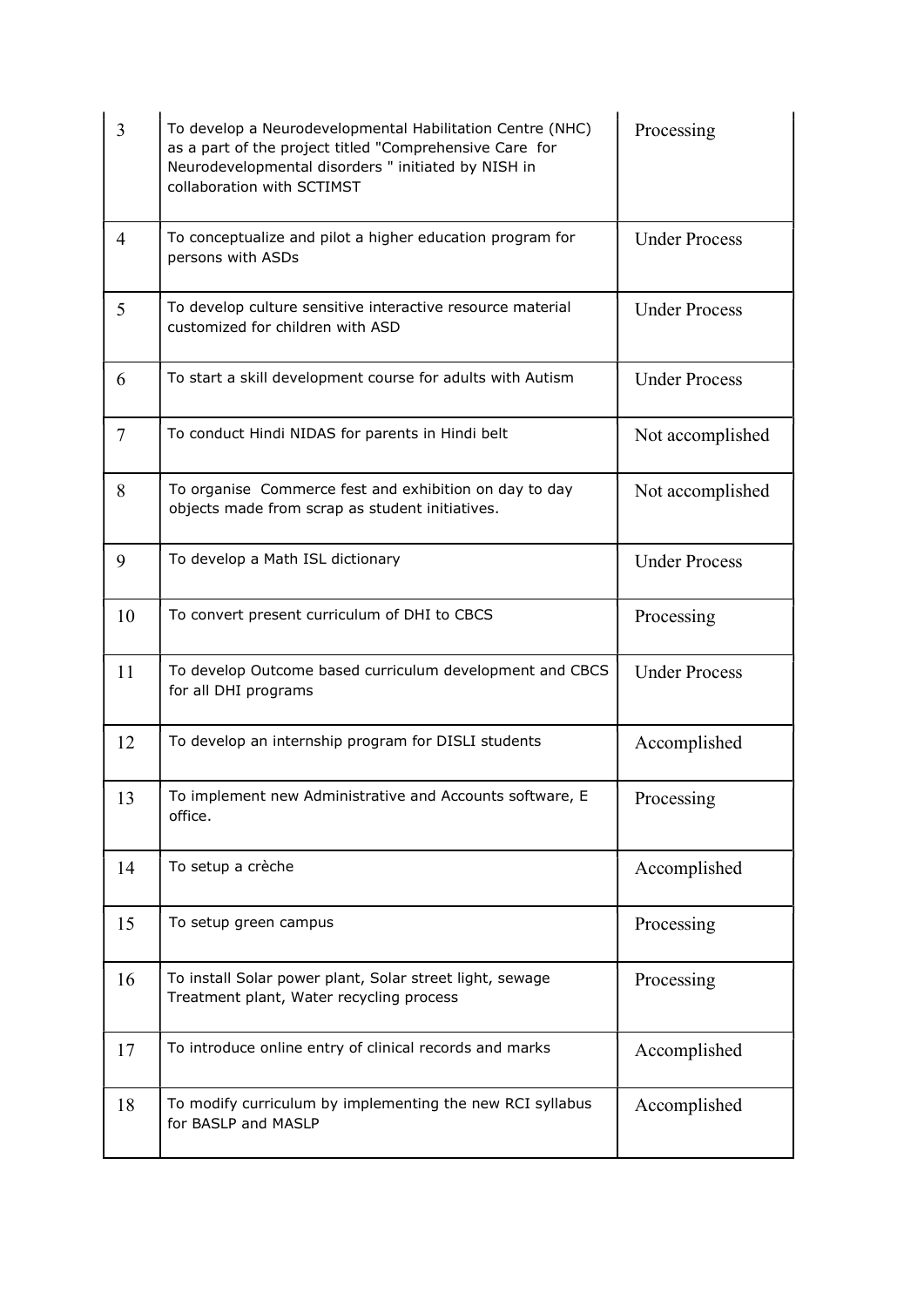| 19 | To conduct online webinar for students of ASLP in the specific<br>area                                                                                                       | Not accomplished |
|----|------------------------------------------------------------------------------------------------------------------------------------------------------------------------------|------------------|
| 20 | To expand the FM system in EIP and DHI and study the<br>effectiveness of implementation                                                                                      | Under process    |
| 21 | To create a working model for a Video Relay Service (VRS) at<br><b>NISH</b>                                                                                                  | Under process    |
| 22 | To expand the group of transcriptionists for Real-Time<br>Transcription Service (RTTS)                                                                                       | Under process    |
| 23 | To popularize AT and AAC devices through photos and videos<br>of users for NISH website and reception                                                                        | Under process    |
| 24 | To plan for a national-level AT conference                                                                                                                                   | Not accomplished |
| 25 | To create a welcoming environment in CATI with awareness<br>posters and photos of AT being used                                                                              | Not accomplished |
| 26 | To arrange for demos of the multi-device connectivity feature<br>in the interactive projectors in classroom and explore<br>possibilities of a collaborative classroom in DHI | Accomplished     |
| 27 | To support the rehabilitation process by procurement of<br>electrotherapy equipment                                                                                          | Not accomplished |
| 28 | To procure test material to quantify the outcome or<br>effectiveness of the client                                                                                           | Accomplished     |
| 29 | To establish Activities of Daily Living (ADL) and prepare the<br>client for independent living                                                                               | Processing       |
| 30 | To implement multidisciplinary approach in the rehabilitation<br>process by establishing of Sensory Motor Unit                                                               | Accomplished     |
| 31 | To enter clinical record online and maintain softcopy                                                                                                                        | Under process    |
| 32 | To conduct memory training for 10 deaf student to improve<br>memory                                                                                                          | Not accomplished |
| 33 | To put to use the new accounting software in order to adopt<br>best practises                                                                                                | Under process    |